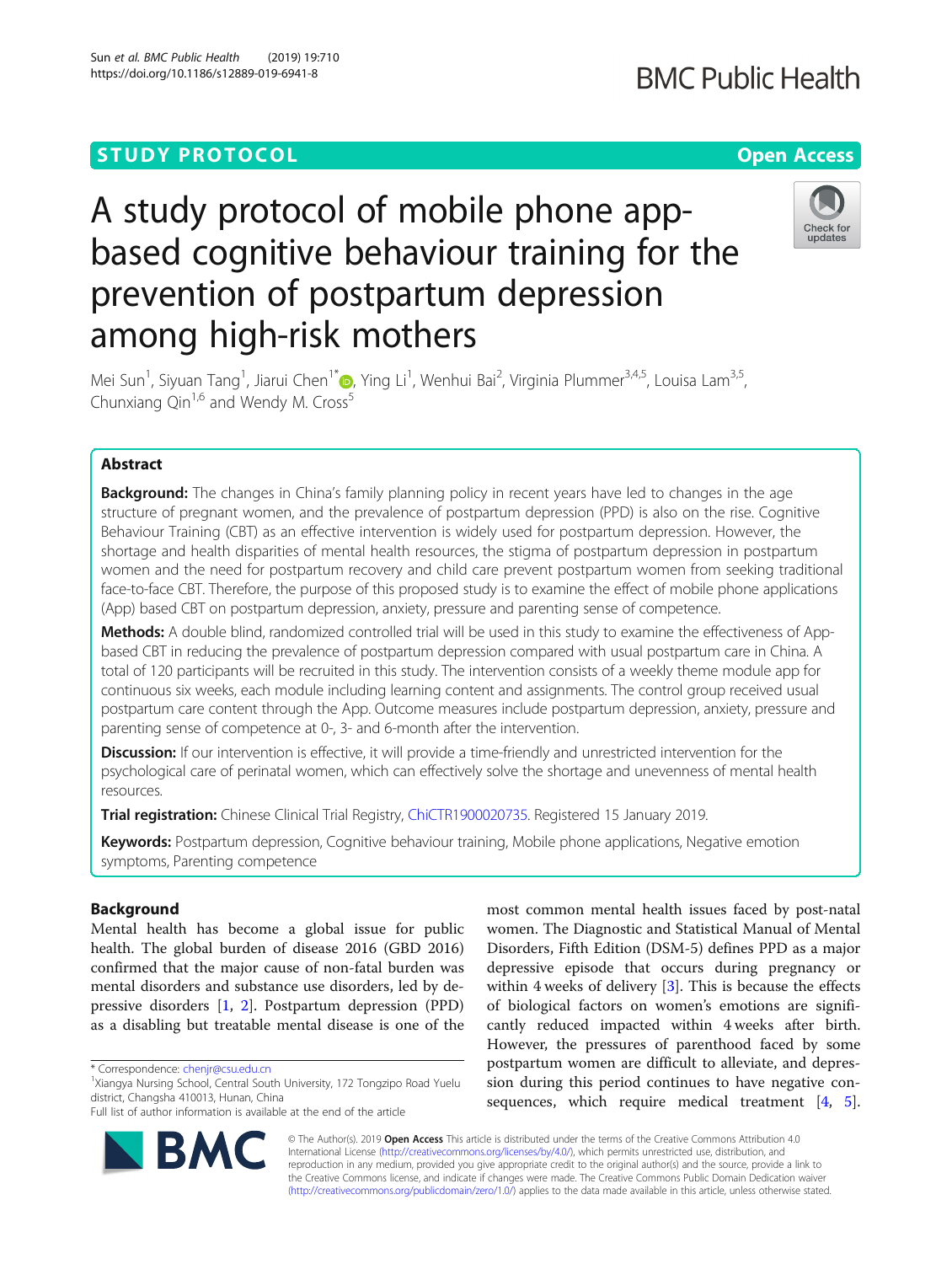Therefore, in the current study focusing on PPD, the postpartum period is defined as one year after birth [[6](#page-5-0)].

According to a report conducted by World Health Organization (WHO) [\[7](#page-5-0)], approximately 10% of pregnant women and 13% of women who have just given birth worldwide suffer from mental disorders, mainly depression. A recent meta-analysis of studies from 56 countries showed that the global prevalence of PPD is about 17.7% [\[8](#page-5-0)]. The national differences in the prevalence of PPD is mainly reflected in higher prevalence among women in lower-income and middle-income countries [[9](#page-5-0)–[11](#page-6-0)]. Studies in China in recent years have shown that the prevalence of PPD is approximately 25% [[12,](#page-6-0) [13](#page-6-0)], which is higher than the global average. That may be partly due to the special condition of fertility policy in China. As an effective approach to decelerate the growth of population, the one-child policy has been implemented in China since the 1980s. Now the first generation of 'only children' following the implementation of that policy has reached reproductive age. Some research shows that women from one-child families are more likely to have PPD [[14](#page-6-0), [15\]](#page-6-0). Moreover, with the recent change of family planning policy in China, many women have more than one child now. This has resulted in the changing age structure of pregnancy women, which is a clear factor for the increased proportion of advanced maternal age (AMA) [[16\]](#page-6-0). This change may consequently increase the prevalence of PPD by increasing pregnancy complications as well other adverse pregnancy outcomes [\[17](#page-6-0), [18\]](#page-6-0).

As one of the most common mental health disorders during the postnatal period, the negative effects of PPD involve many aspects of daily life. These include lower quality of life for women [\[19](#page-6-0)], physical and psychological developmental disorders in children [[20](#page-6-0)], and lower marital satisfaction [[21\]](#page-6-0). Psychological interventions including health education, interpersonal psychotherapy (IPT), cognitive behaviour training (CBT) and problem focused therapy have been the main interventions for PPD due to concerns about the adverse effects of pharmacology therapy on breast feeding infants [\[22](#page-6-0)]. Among these psychological therapies, CBT is considered to be the most widely used. The effectiveness of CBT in mild to moderate depression has been demonstrated in many studies [[23,](#page-6-0) [24\]](#page-6-0). Multiple guidelines and expert consensus also recommend CBT as an effective psychological intervention for PPD [[25,](#page-6-0) [26\]](#page-6-0). Nevertheless, there are still many barriers to the successful implementation of face to face CBT in the postpartum population. First, the shortage and health disparities of mental health resources, for example lack of mental health care workers, hinder the accessibility of mental health services [\[27](#page-6-0)]. Second, the stigma of PPD blocks seeking "face-to-face" mental health services, which are particularly prominent in lower-income and middle-income countries [[28](#page-6-0)–[30](#page-6-0)]. Lastly, the challenge of finding time for mothers to participate in the psychological intervention while trying to take care of their babies is also another barrier [[27\]](#page-6-0).

With the development of internet technology and mobile health in recent years, Computerised Cognitive Behavioural Therapy (CCBT) as well as health promotion mobile phone applications (App) have been used in many countries for the treatment of depression [\[31](#page-6-0)], anxiety [\[32](#page-6-0)] and insomnia [[33](#page-6-0)]. In recent years, the continuous development of mobile communication networks and the wide application of smartphones have also provided new ways to realize psychological interventions based on mobile health technologies. It is reported that [[34\]](#page-6-0), as of June 2016, the number of mobile internet users in China reached 656 million, and the internet access equipment was further concentrated to the mobile terminal, which laid the foundation for the development of health services based on mobile health technology. CCBT and App-based CBT are easily accepted by postpartum women because of their flexibility in participation time and confidentiality of participant information. And for the providers of mental health services, CCBT and App-based CBT provide a good solution of the shortage of the mental health services resources. However, there is no currently CCBT or App-based CBT for women with PPD. Therefore, the purpose of this proposed study is to examine the effect of App-based CBT on psychosocial outcomes (including postpartum depression, anxiety, pressure and parenting sense of competence).

Based on this, we hypothesize that the App-based CBT will enable mental health services to be delivered to perinatal women in a more convenient, flexible and personalized way so that it can avoid the disadvantages of traditional CBT in terms of accessibility for perinatal women.

# Methods/design

#### Design

A double blind, randomized controlled trial (RCT) will be used in this study. All participants who met the inclusion criteria were randomly assigned to the intervention group or control group for a six-week intervention program.

# **Participants**

This study will be conducted in Changsha city, which has five administrative district. We will randomly select one health center from all the community health centers in each district. Participants will be recruited from five community health centers we selected. Inclusion criteria:

1) has Established maternal health care record in community health centers;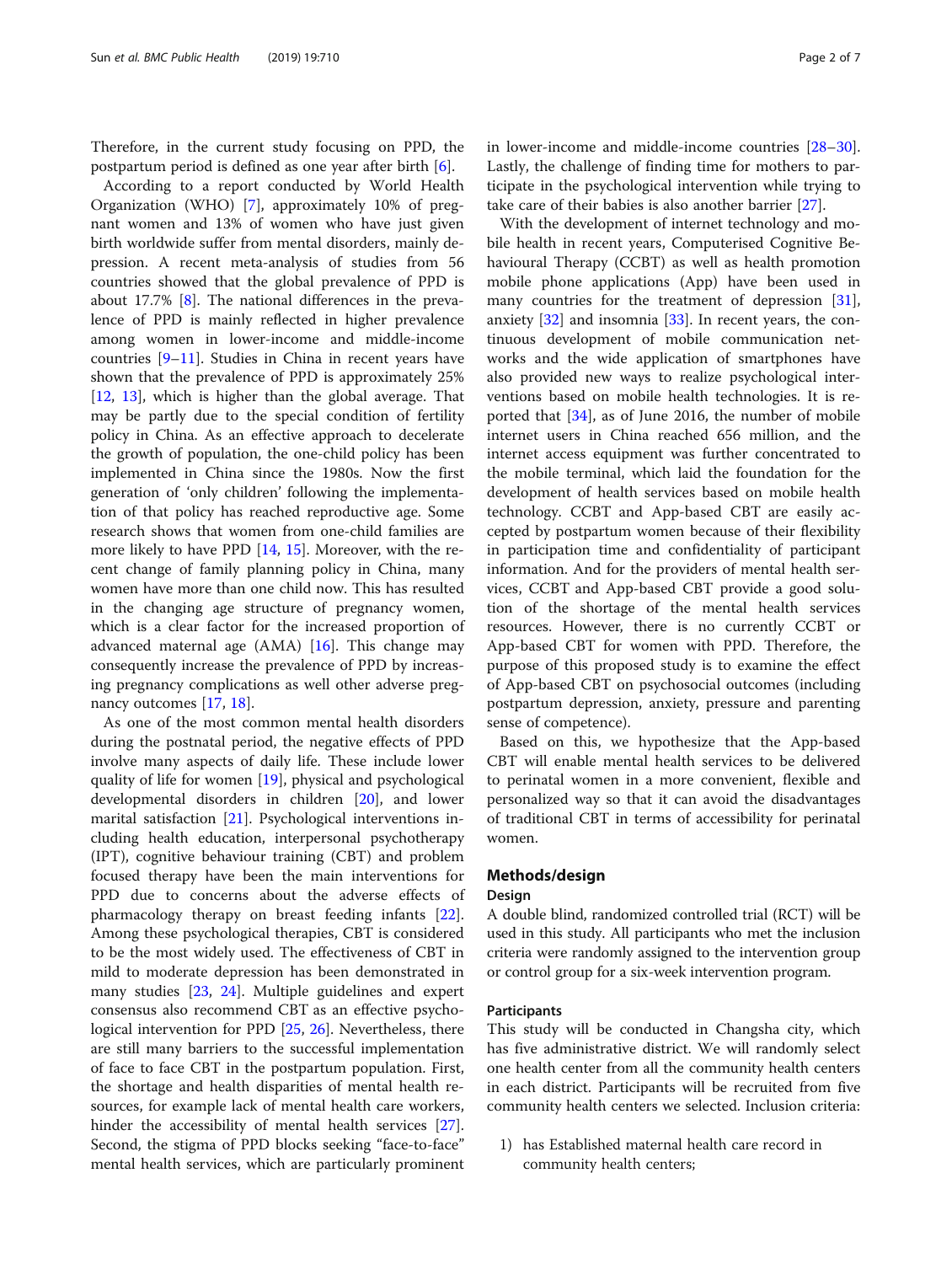- 2) 0 days to 6 weeks after delivery;
- 3) Score of 9–12 on the Edinburgh Postnatal Depression Scale (EPDS);
- 4) Access to smart phone and able to independently use App;
- 5) Informed consent and voluntary participation.

# Exclusion criteria:

- 1) Severe mental disorders (current or in the past);
- 2) History of brain injury, intellectual disability or cognitive disorder; and
- 3) Undergoing psychotherapy or any other psychological intervention.
- 4) Patients diagnosed with postpartum depression or other severe mental illness during the study.

# Measures

Measurements will be obtained at baseline  $(t_0)$ , immediately after the last intervention  $(t_1)$ , 3 months following the intervention  $(t_2)$  and 6 months following the intervention  $(t_3)$ . The baseline data is collected when participants are enrolled, and after that, the data collection process will be implanted in the evaluation module of the mobile App. The primary outcome will be depression status. The secondary outcomes will be negative emotion symptoms including depression, anxiety and stress, parenting confidence. These will be measured as follows:

- 1. Demographic and Socioeconomic factors: the information about Risk factors will be collected by demographic questioner including pregnancy and birth history, obstetric complications, delivery mode, baby gender, baby weight, baby health status, feeding pattern, satisfaction with family care, major life events. The socioeconomic factors include maternal age, marital status, history of depression, family history of mental disorder, occupation, medical insurance, education level, family income, and religious belief.
- 2. Depression status: We will use the Edinburgh Postnatal Depression Scale (EPDS) Chinese version to assess participant's depressive status, as this scale is an effective self-screening tool for PPD. The EPDS to be used in this study was translated by Lee [\[35](#page-6-0)] the sensitivity was 82%, the specificity was 86%, the positive predictive value was 44%, and the negative predictive value was 97%. The scale includes 10 items. The recommended threshold is < 9: no depression; 9 is regarded as a probable case; and 13 or more as suspected depression.
- 3. Negative emotion symptoms: We will assess negative emotion symptoms using the Depression, Anxiety

and Stress Scale (DASS-21), which is a self-report measure of anxiety, depression and stress levels used in diverse settings developed by Lovibond [\[36\]](#page-6-0). The Chinese version of DASS-21 was developed by Taouk [40] in 2001. This version was tested in Australian-Chinese speaking samples and Hong Kong-Chinese speaking samples, and indicated that the items had been adequately and appropriately translated and adapted. Wen Yi et al. [\[37\]](#page-6-0) tested DASS-21 in 730 Chinese adults (over 18 years old), the result showed that the Cronbach's α was 0.912 and the test-retest Pearson correlation coefficient was 0.751.

4. Parenting competence: Parenting competence will be assessed using the Chinese version of Parenting Sense of Competence Scale (C-PSOC). The initial Parenting Sense of Competence Scale was an English version developed by Gibaud-Wallston [\[38\]](#page-6-0). In 2014 Chinese researcher, Yang Xiao translated it into Chinese and applied to Chinese population. C-PSOC includes efficacy and satisfaction factors and has 17 items. The Cronbach's coefficient, efficacy factor and satisfaction factor of C-PSOC were 0.82, 0.80 and 0.85 respectively [[39](#page-6-0)].

# Conditions

## The intervention condition: app-based CBT

App-based CBT is comprehensive App that including investigation and intervention. The investigation section includes four surveys (baseline, immediately after the intervention, three months after the intervention and six months after the intervention). The content of investigation is mentioned in the measures section. Taking into account the needs for women to rest and care for their newborns after giving birth, in order to ensure the effectiveness of the intervention, our research team conducted a survey of the needs of mental health services for postpartum women before determining specific interventions. Based on this result, we developed intervention program. The intervention consists of six modules, participants need to complete one module each week for six consecutive weeks, and each module will takes an average of 30–40 min. Participants will receive a reminder if they haven't started reading the content of each module for the fourth day after the module is opened. Module 1 (prologue) will help participants to gain a preliminary understanding of postpartum depression. Module 2 (emotion) will help participants understand the negative emotions and identify them. Module 3 (recognition) will assist participants recognize the erroneous thinking. Module 4 (amendment) will provide some strategies for participants to deal with the biased habitual thinking. Module 5 (rebound) will help participants focus on the present life and avoid immersing in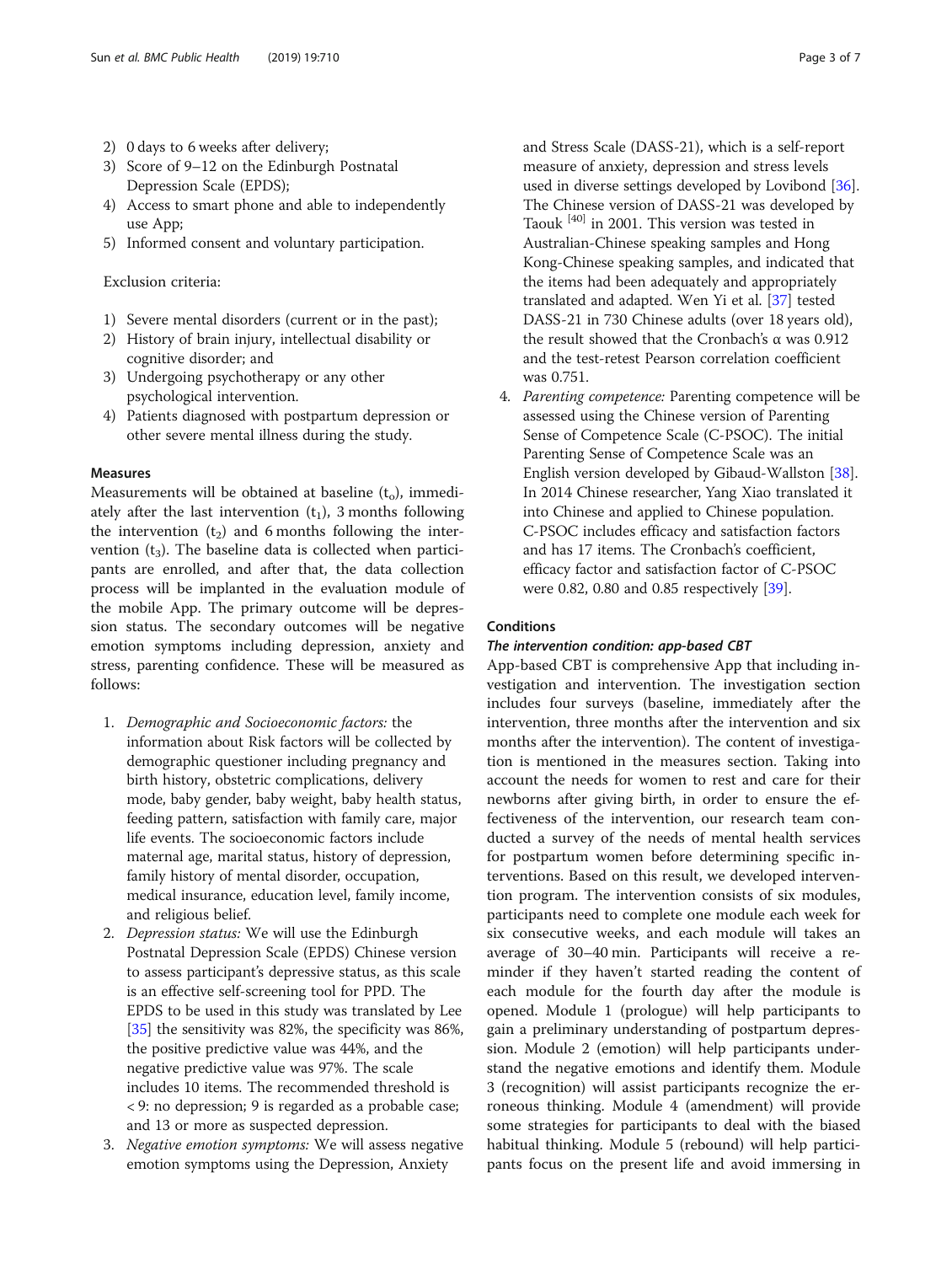negative emotions. Module 6 (remain happiness) will help participants review the techniques of emotion management and getting rid of biased thinking, so that they can keep happy (Table 1).

# Control condition

Participants in control group will also complete six health education modules which are formulated according to the standard of health management service postpartum and the child health management through the App. It mainly includes the care of postpartum perineum incision and caesarean section wounds, breast or bottle feeding, postpartum recovery, neonatal care (bath and touch), neonatal vaccination and postpartum reproductive health (contraception) (Table 1).

# Sample size

A power analysis was performed for linear regression using University Dusseldorf G\*Power 3.1 to determine the sample size necessary for analysis. The main objective of this study is to assess the effectiveness of App-based CBT on PPD high-risk mothers. According to previous studies, an effect size of 0.43 will be adopted [[40\]](#page-6-0). The power analysis based on the conventional significant alpha level of 0.05 and a power of 0.90 using a two-tailed test. We calculate that the sample size required is 48 in each group. Considering a 20% dropout rate, the recruited sample size required in each group is 60.

# Procedure

For the participants who meet the inclusion criteria, the researchers will introduce the research content to them to confirm their willingness to participate in the study. Participants will also be asked whether they understand the benefits and possible risks involved in this study. For participants who agree to join in the study, the researchers will ask them to download the App and researchers will issue an informed consent form and inform participants that they will be randomly assigned to different groups, and all the individuals have the right to consult to researchers. If the participant does not agree to be involved in the study, the researchers will record the reasons for their refusal. The schedule of enrolment, interventions, and assessments are summarized in Table [2](#page-4-0). If the intervention was shown to be effective, participants in the control group would receive the intervention immediately after the study was completed.

Table 1 The conditions between intervention group and control group

| Time   | Intervention group                                                                                                                                                                                                                                                                                                                                                      | Control group<br>a. Postpartum perineum incision care or caesarean section<br>wounds:<br>b. Explanation of lochia postpartum;<br>c. Prevention of postpartum constipation<br>Neonatal feeding (breast feeding or bottle feeding)<br>a. Encourage breastfeeding, and how to breastfeeding<br>correctly.<br>b. Identify situations that require bottle feeding |  |  |  |  |
|--------|-------------------------------------------------------------------------------------------------------------------------------------------------------------------------------------------------------------------------------------------------------------------------------------------------------------------------------------------------------------------------|--------------------------------------------------------------------------------------------------------------------------------------------------------------------------------------------------------------------------------------------------------------------------------------------------------------------------------------------------------------|--|--|--|--|
| 1 week | Prologue will help participant to understand the postpartum<br>depression<br>a. Using examples to introduce what is postpartum depression,<br>PPD symptoms, and how to differentiate PPD with the normal<br>changes which might happen after delivery<br>b. New progress of the treatment and intervention of PPD<br>c. Skill learning: Self-evaluate the status of PPD |                                                                                                                                                                                                                                                                                                                                                              |  |  |  |  |
| 2 week | Emotion will help participants<br>a. Understand what negative emotions is.<br>b. Record negative emotions and the corresponding<br>behavioral responses<br>c. Skill learning: think differently                                                                                                                                                                         |                                                                                                                                                                                                                                                                                                                                                              |  |  |  |  |
| 3 week | Recognition will assist participants understand<br>a. What is the biased habitual thinking?<br>b. What is the relationship between biased habitual thinking<br>and negative emotions?<br>c. Skill learning: identify the biased habitual thinking.                                                                                                                      | Neonatal care (bathing and touch)<br>a. Time, temperature and supplies of bathing;<br>b. Navel nursing<br>c. Neonatal touch method                                                                                                                                                                                                                           |  |  |  |  |
| 4 week | Amendment will provide some strategies for participants to<br>deal with the biased habitual thinking<br>a. Using example to help participants understand what is the<br>consequences of the biased habitual thinking.<br>b. How to divert their attentions from the troublesome thing.<br>c. Skill learning: introspect your thinking.                                  | Postpartum recovery (early training)<br>a. The timing and frequency of getting out of bed<br>b. Intensity of postpartum exercise                                                                                                                                                                                                                             |  |  |  |  |
| 5 week | Rebound will help participants focus on the present life and<br>avoid immersing in negative emotions.<br>a. Record the daily life<br>b. Balance your life<br>c. Skill learning: Set short-term goals and long-term goals and                                                                                                                                            | neonatal vaccination<br>a. Knowledge of infant vaccination                                                                                                                                                                                                                                                                                                   |  |  |  |  |
| 6 week | Remain happiness will help participants<br>a. Review the techniques of emotion management and getting<br>rid of biased thinking<br>b. Skill learning: Record the daily happy things                                                                                                                                                                                     | postpartum reproductive health (contraception)<br>a. Choice of contraceptive methods                                                                                                                                                                                                                                                                         |  |  |  |  |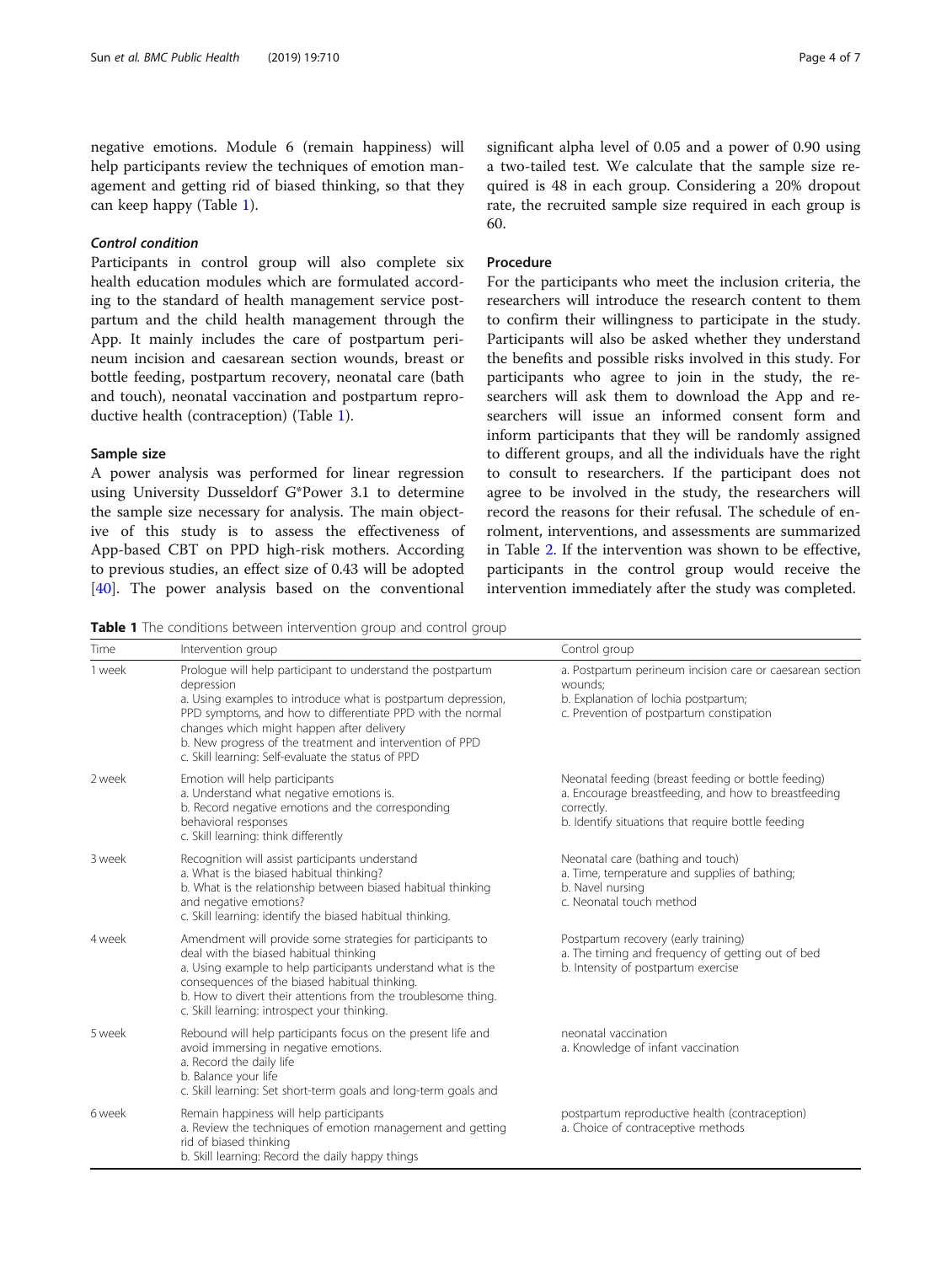|                                         | Study period |                     |              |          |          |          |  |                   |           |             |  |  |
|-----------------------------------------|--------------|---------------------|--------------|----------|----------|----------|--|-------------------|-----------|-------------|--|--|
|                                         | Enrolment    | Allocation<br>$t_0$ | Intervention |          |          |          |  |                   | Follow-up |             |  |  |
| Timepoint                               |              |                     | 1st week     | 2nd week | 3rd week | 4th week |  | 5th week 6th week | $t_1$     | $t_2$ $t_3$ |  |  |
| Enrolment:                              |              |                     |              |          |          |          |  |                   |           |             |  |  |
| eligibility screen                      |              |                     |              |          |          |          |  |                   |           |             |  |  |
| informed consent                        |              |                     |              |          |          |          |  |                   |           |             |  |  |
| allocation                              |              |                     |              |          |          |          |  |                   |           |             |  |  |
| Interventions:                          |              |                     |              |          |          |          |  |                   |           |             |  |  |
| intervention group                      |              |                     |              |          |          |          |  |                   |           |             |  |  |
| control group                           |              |                     |              |          |          |          |  |                   |           |             |  |  |
| Assessments:*                           |              |                     |              |          |          |          |  |                   |           |             |  |  |
| baseline                                |              |                     |              |          |          |          |  |                   |           |             |  |  |
| immediately after the last intervention |              |                     |              |          |          |          |  |                   |           |             |  |  |
| 3 months following the intervention     |              |                     |              |          |          |          |  |                   |           |             |  |  |
| 6 months following the intervention     |              |                     |              |          |          |          |  |                   |           |             |  |  |

#### <span id="page-4-0"></span>Table 2 The timeline of enrolment, interventions and assessments

\*Variables assessed at baseline include demographic factors, socioeconomic factors, depression status, negative emotion symptoms, parenting competence \*Variables assessed at other three times are the same, they were depression status, negative emotion symptoms, parenting competence

# Randomization

The allocation scheme is generated by the random digital program. The whole randomization process is a computer-based algorithm. The starting value will be determined by the current server time and the process of the allocation scheme will be recorded for replication. Randomization will not be stratified and will occur automatically at the completion of the baseline survey by obtaining the next allocation of the generated timeline.

#### Blinding

This study will be a double-blind trial. After the baseline survey is completed, the allocation scheme will be generated by a computer program and it will be kept in closed and opaque envelopes and saved by the researchers who have no direct relationship with the project to ensure that the random allocation scheme is hidden in advance. The automatic randomization allocation of the participants will remain blind to the enrolling researcher. Researchers who administered the six-week intervention and analyzed the data were also blind to the grouping. Participants will be informed that this study is to investigate the effectiveness of an App-based intervention program to protected women from PPD, but they will not be informed of anything content related to the specific interventions.

# Analysis

This study used double data entry. Data entrants, analysts, and data custodians do not participate in the intervention process. Analyses will be performed using SPSS (version 20.0; SPSS Inc., Chicago, Ill). All tests of significance will be determined at an alpha level of 0.05. The

principle of ITT will be used to handle missing data. We plan to analyse contrasts between intervention and control groups at baseline, post intervention, 3 months and 6-months follow-up.

#### Ethical approval

The plan and the design content have been reviewed and approved by Institutional Review Board (IRB) of University (IRB Approval Number: 2018004). Researchers will introduce this program, including the research process, benefits and possible risk of this study, as well as the voluntary nature of the study, to those women who meet inclusion criteria. A written informed consent will also be obtained. Participants have the right to withdraw at any time.

# Risk management

In our study, participants have to complete EPDS at baseline, immediately after the intervention, three months after the intervention, and six months after the intervention. We will refer the participants to psychologist immediately after we found participants who had EPDS scores greater than 12. Each participant is entitled to withdraw from the study during the intervention, when they decided to withdraw from the study, our research team will assess their situation to see if they needed to be transferred to psychologist.

# **Discussion**

In China, although existing maternal health care regulations clearly propose to provide mental health services during pregnancy and postpartum, most of those services are carried out in hospitals, which reduce their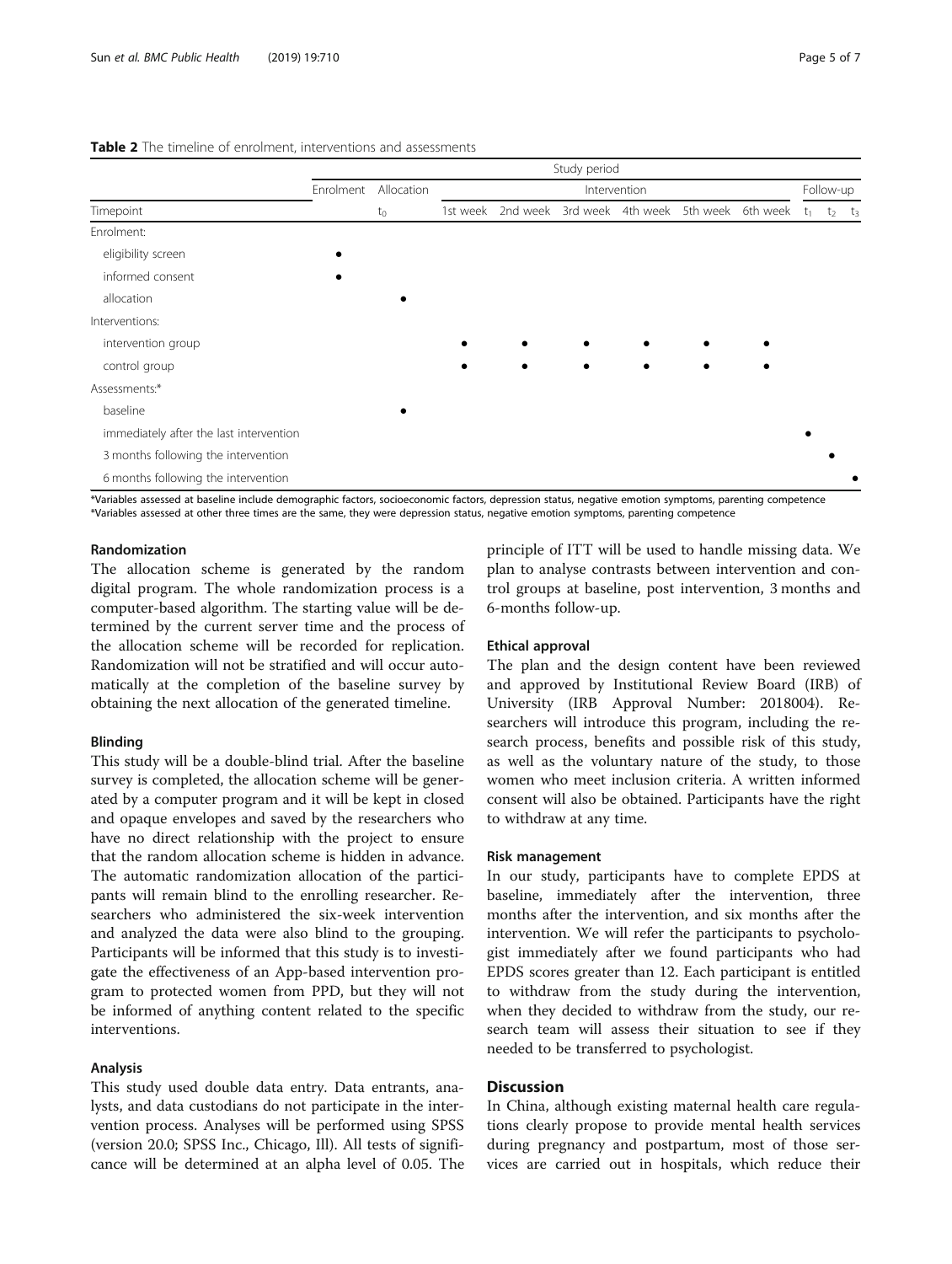<span id="page-5-0"></span>accessibility to some women especially in the postpartum period. There are some health programmes for pregnant women organized by the hospital or community which provide information about mental health, but that is only for pregnant women with no follow-up available. With the advancement of graded diagnosis and treatment of public health, postnatal home visits have become a routine service for community work [[41\]](#page-6-0). Usually, during the first 6 weeks following childbirth community medical professionals will conduct regular visits but the mental health status is not included in the visit. Therefore, developing a systematic, continuous, and accessible psychological intervention is essential. To the best of our knowledge, this proposed study will be the first intervention study to apply CBT to women with PPD through mobile health technology.

The highlight of this study was the application of App-based CBT to postpartum women. Ensuring the effectiveness of intervention is the key to this study. Firstly, the provider of intervention must be professionally trained and supervised [\[42](#page-6-0), [43\]](#page-6-0). In our research, the intervention program was developed with the participation of psychologists to ensure the professionalism of the CBT program. Secondly, we conducted a survey on the form, frequency, and duration of intervention before the intervention was made to ensure the feasibility of intervention. Within those, the effectiveness and operability of interventions will be guaranteed.

In recent years, the high prevalence of postpartum depression in China and the shortage of mental health service resources make it extremely urgent to effectively intervene postpartum depression. With the development of mobile health technology, this study provides a convenient and effective intervention measure for postpartum depression women. If our intervention program proves to be effective in reducing the prevalence of postpartum depression, this will not only provide convenient and effective intervention measures for postpartum depression and effectively saved mental health service resources, but will also provide evidence-based evidence for interventions based on mobile health technologies.

#### Abbreviations

AMA: Advanced maternal age; App: mobile phone applications; CBT: Cognitive behaviour training; CCBT: Computerised cognitive behavioural therapy; C-PSOC: Chinese version of parenting sense of competence scale; DASS-21: Depression, anxiety and stress scale; DSM-5: The diagnostic and statistical manual of mental disorders, fifth edition; EPDS: Edinburgh postnatal depression scale; GBD 2016: Global burden of disease 2016; IPT: Interpersonal psychotherapy; PPD: Postpartum depression; RCT: Randomized controlled trial; WHO: World health organization

#### Acknowledgements

Not applicatable.

#### Funding

This study is supported by Humanities and social sciences fund of the Ministry of Education (18YJC840033). The aim, process and budget of the study was discussed with the sponsor. The sponsor had no role in the preparation of this manuscript, design of the study, collection, management, analysis or interpretation of data and the decision to publish.

#### Availability of data and materials

The datasets used and/or analysed during the current study are available from the corresponding author on reasonable request.

#### Authors' contributions

MS, ST, JC, YL, WB, WC, CQ were responsible for the conception and design of study; VP, LL were responsible for statistics consultation; MS, JC were responsible for drafting the manuscript; WC, VP, LL were responsible for revising the manuscript critically for important intellectual content. All the authors have read the manuscript and approval of the version of the manuscript to be published.

#### Ethics approval and consent to participate

The plan and the design content have been reviewed and approved by Institutional Review Board (IRB) of behavioural and nursing research in School of Nursing of CSU (IRB Approval Number: 2018004). A written informed consent will also be obtained.

#### Consent for publication

Not applicable.

#### Competing interests

Authors have read BioMed Central's guidance on competing interests and declare that none of the authors have any competing interests.

# Publisher's Note

Springer Nature remains neutral with regard to jurisdictional claims in published maps and institutional affiliations.

#### Author details

<sup>1</sup>Xiangya Nursing School, Central South University, 172 Tongzipo Road Yuelu district, Changsha 410013, Hunan, China. <sup>2</sup>Henan Provincial People's Hospital Zhengzhou 450000, China. <sup>3</sup>School of Nursing and Midwifery, Monash University, Melbourne, VIC 3800, Australia. <sup>4</sup>Peninsula Health, Frankston, VIC 3199, Australia. <sup>5</sup>School of Nursing and Healthcare Professions, Federation University, Melbourne, VIC 3806, Australia. <sup>6</sup>Obstetrical Department, The Third Xiangya Hospital, Central South University, Changsha 410013, China.

#### Received: 15 February 2019 Accepted: 7 May 2019 Published online: 07 June 2019

#### References

- 1. Vos T, et al. Global, regional, and national incidence, prevalence, and years lived with disability for 328 diseases and injuries for 195 countries, 1990– 2016: a systematic analysis for the Global Burden of Disease Study 2016. Lancet. 2017;390(10100):1211–59.
- 2. Network, G.B.o.D.C., Global Burden of Disease Study 2016 (GBD 2016) Causes of Death and Nonfatal Causes Mapped to ICD Codes., in Institute for Health Metrics and Evaluation (IHME). 2017.
- 3. American Psychiatric, A., D.S.M.T.F. American Psychiatric Association, and P. American Psychiatric. In: Diagnostic and statistical manual of mental disorders : DSM-5. 5th ed. ed. DSM-5. Arlington, VA: American Psychiatric Association; 2013.
- 4. Stuart-Parrigon K, Stuart S. Perinatal Depression: an update and overview. Curr Psychiatry Rep. 2014;16(9):1–9.
- Wisner K, Moses-Kolko E, Sit D. Postpartum depression: a disorder in search of a definition. Off J Section Women's Health World Psychiatr Assoc. 2010; 13(1):37–40.
- 6. O'Hara MW, Wisner KL. Perinatal mental illness: definition, description and aetiology. Best Pract Res Clin Obstet Gynaecol. 2013;28(1):3–12.
- 7. Organization, W.H. Mental health ATLAS 2017; 2018. p. 68.
- 8. Hahn-Holbrook, J., T. Cornwell-Hinrichs, and I. Anaya, Economic and health predictors of National Postpartum Depression Prevalence: a systematic review, meta-analysis, and Meta-Regression of 291 Studies from 56 Countries, in Front. Psychiatry. 2018.
- 9. Gavin IN, et al. Perinatal Depression: a systematic review of prevalence and incidence. Obstet Gynecol. 2005;106(5, Part 1):1071–83.